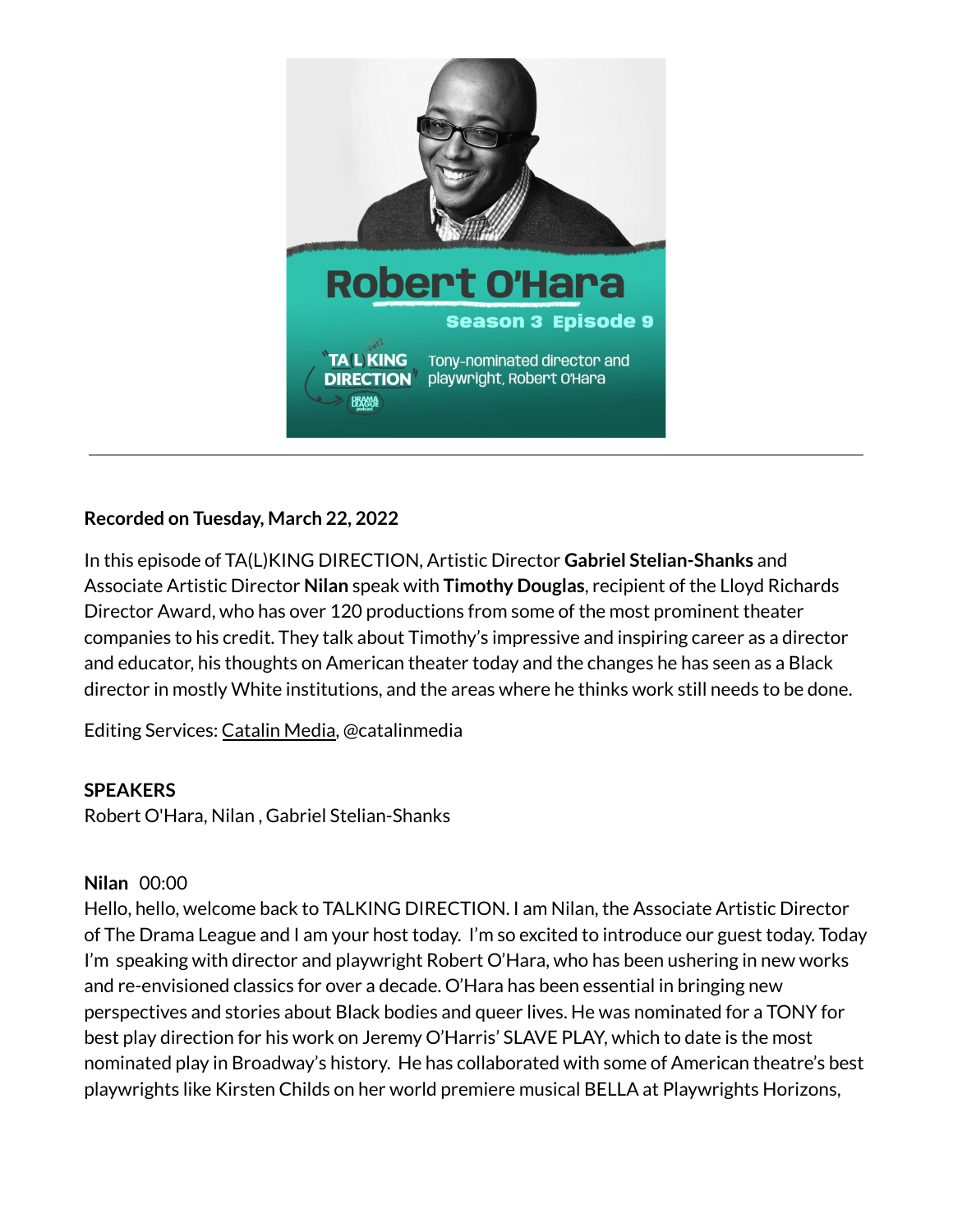and THE BUBBLY BLACK GIRL SHEDS HER CHAMELEON SKIN a part of City Center's Encore series, Colman Domingo's WILD WITH HAPPY at The Public, and Nikkole Salter and Danai Guira's IN THE CONTINUUM to name just a few. If you don't know his work as a playwright I urge you to read some of my favorites by O'Hara: BARBECUE, BOOTYCANDY, and INSURRECTION: HOLDING HISTORY. He co-curated "Celebrating the Black Radical Imagination: Nine Solo Plays" at Williamstown Theatre Festival in response to the vast realities and lack of opportunities for Black theatremakers. After remounting a return engagement of SLAVE PLAY on broadway. O'Hara set his talents on the re-telling of the American classic LONG DAY'S JOURNEY INTO NIGHT by Eugene O'Neil at Minetta Lane for Audible. This summer O'Hara kicks off the 60th season of Shakespeare in the park with his interpretation of RICHARD III. Please join me in welcoming the director, playwright, and professor Robert O'Hara to TA(L)KING DIRECTION. Hey, Robert,

#### **Robert O'Hara** 02:11

Hi, there. Nice to be here.

#### **Nilan** 02:13

I think I want to begin by I think you forge such a radical and nuanced and rebellious career, if I may say, and majority leader artists are usually ushered quickly into a box and you do that, you know, you do this one thing. And the field has a tendency to make it hard for people to change and express themselves in their totality. But Robert, you have really never adhere to those rules, or those conditions of practice. And looking back at those early years, as you were developing as artists, I mean, I wonder was that your goal? And where you are now was Was this the plan? Are you living the dream?

### **Robert O'Hara** 02:58

I don't know if I'm living the dream, but I am. I'm living fully inside of my life. You know, I, you know, I actually feel like I was in a box. Although I know that, in hindsight, it feels like I'm in sort of like punching my way out of different areas. But to me, I do think that very early on, I was considered risky, and, you know, out there and the gay playwright or the black gay playwright, and, and even those didn't make me some people would ask me if a play was gay or wasn't black as if it couldn't be both. And so what I'm doing now, I guess it's just being very in the moment, and acknowledging that I can only do so much. And also acknowledging that I've sort of evolved into having other interests besides what I had in my early 20s. Every artist I think evolves, hopefully.

**Nilan** 03:58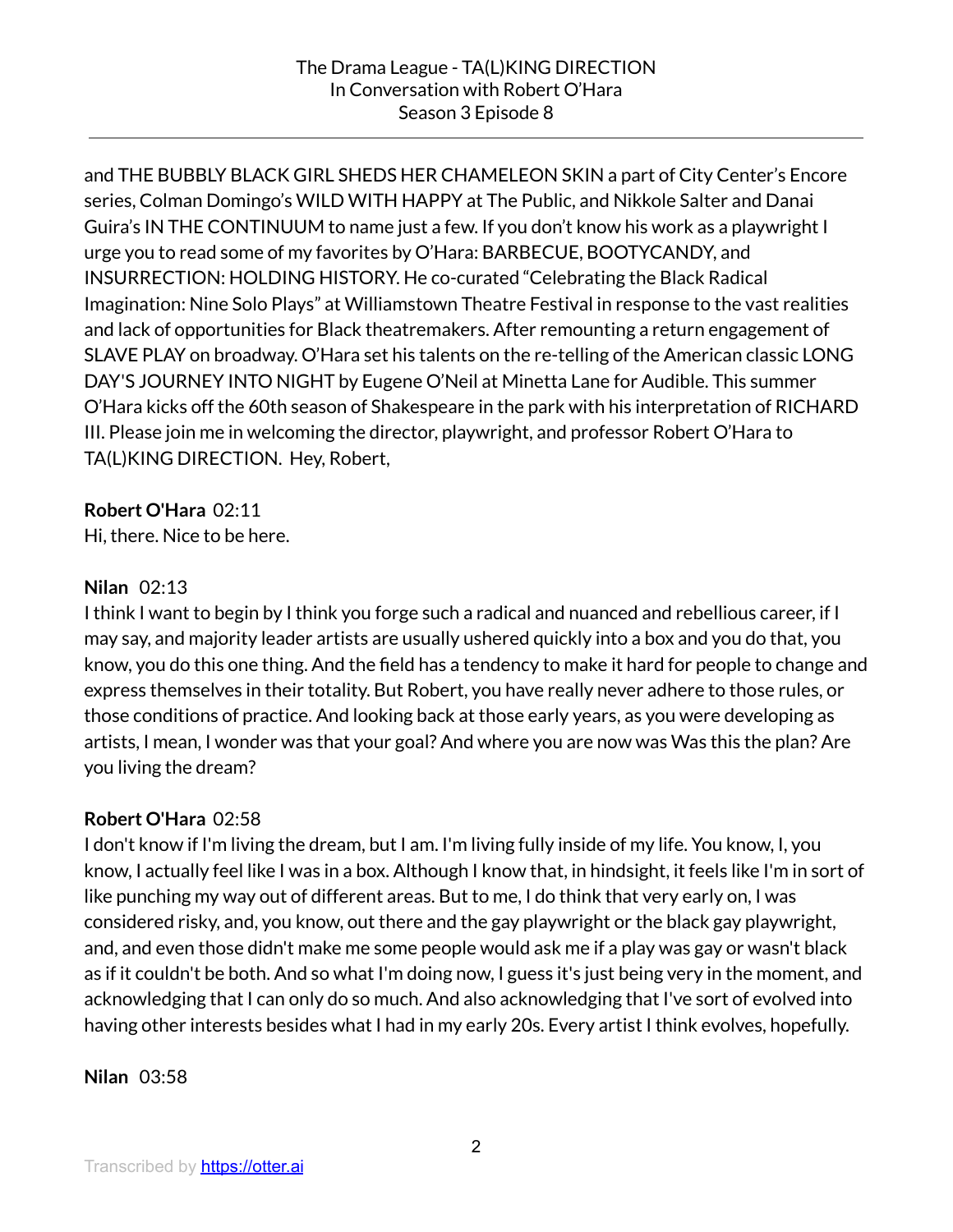Absolutely. Well, we hope that every artist evolves.I mentioned in my introduction, the nine solo plays, and that you created last summer at Williamstown Theatre Festival. And in preparing for this talk, I came across an interview where playwright, Charly Evon Simpson hinted that you that you had shaped a different opportunity into the nine solo play festival. And I wonder if you would talk about that a little bit and how that idea came to be?

# **Robert O'Hara** 04:28

Oh, well, you know, I was offered a slot by a Mandy Greenfield, who was the artistic director at the time to do a new play, to create a commission to do a new play and a sort of three Play Festival. And I told her I wasn't interested in that. But what I was interested in is making space for other playwrights and other directors to do their own work up there that I didn't need to do a new play at all well I didn't have the time to do a new play at Williamstown theater, but that it was a platform that I would love to use in order to give other people space. And so I think that's what, for instance, was thinking or talking about, and that it was initially presented to me as being one of the playwrights. And then I sort of took over and said, No, why don't we I don't need to be the playwright or the director, why don't we just open up the space and you give us the space to bring in more playwrights and more directors, and which they gladly did.

### **Nilan** 05:32

I'm so glad that you spoke up about that, that you expanded the idea in this opportunity into something more generous for others?

# **Robert O'Hara** 05:41

Yeah, I think it's important that, you know, just because I can't do it doesn't mean that I can't contribute to it, that I can facilitate, you know. And I find that to be more and more of the case, because, you know, I do get a lot of things offered to me, and I can't do them. And so I think finding a way to allow other people to take up that space has become very important. Right now, I think, because if you don't, there was a, I think there was a reason why I was approached. And so I wanted to sort of expand that reason to other people and not just let the opportunity go away.

### **Nilan** 06:28

Absolutely. I've had the pleasure to like hear you talk at talkbacks before. And one in particular, I'm thinking it was during booty candy.And you put this idea in my brain, you say that it all happens in the room. And then he went on to explain and he started talking about how rehearsal, his work time and out of rehearsal is your time. And it sounds so simple, right? It's I mean, like, I was like, Duh. But but that is not how we work in this field. I mean, unfortunately. And maybe we should, you know, and you were like, if I need to, right, do that during rehearsal time. Yeah. And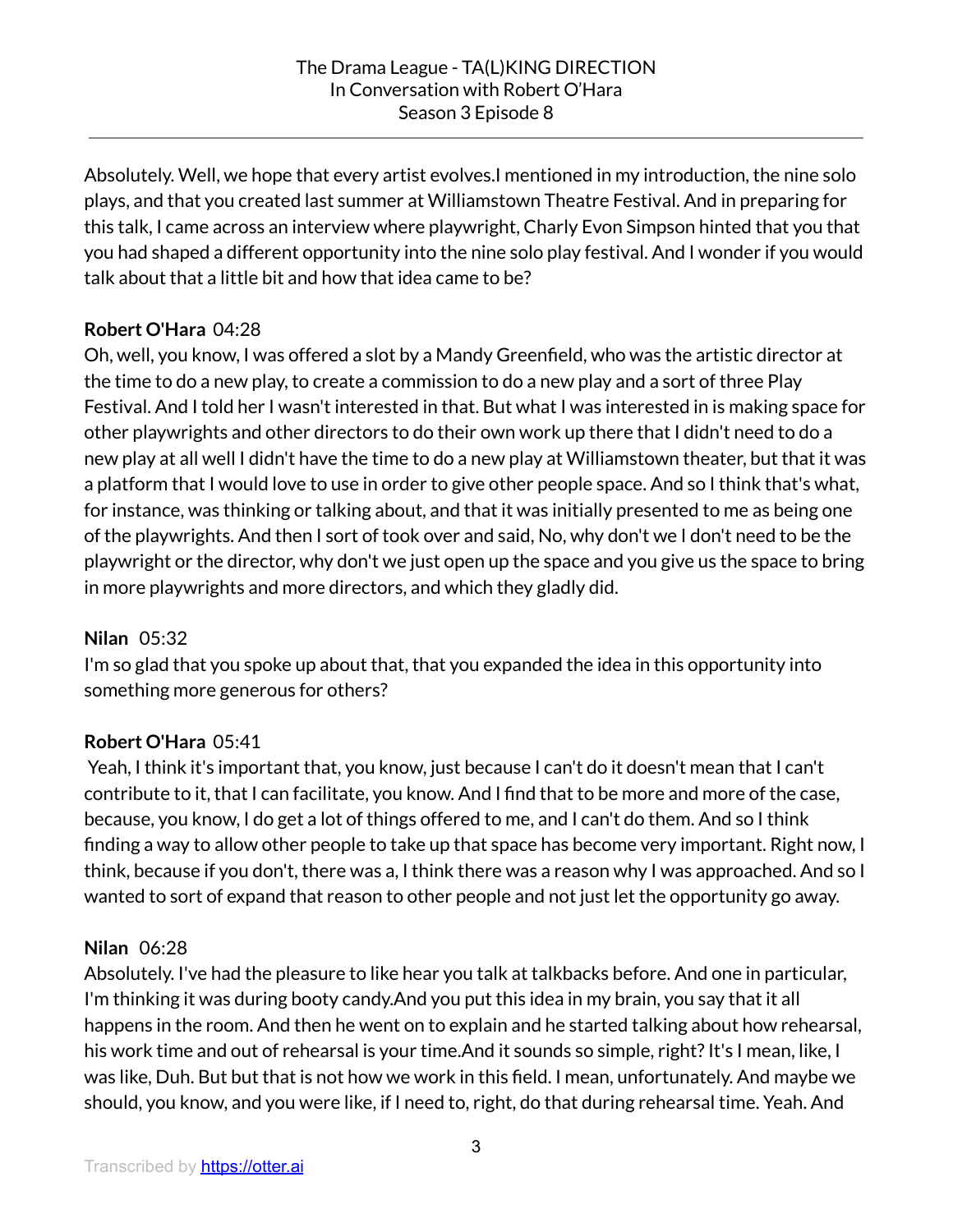this time is spent to, to, to play to practice the idea. And, and I thought that was really holistic.In an era where I think artists arecoming with terms that they haven't been taking care of themselves for such a long time. Yeah. And people are trying to find new language and new practices about how to do to stand up in space and say, No, and, you know, when I'm out of rehearsal, at whatever time, this is mine, I don't have to do extra work. And I wonder, has that always been a part of your practice? Were you in a room and then realized, why am I working this way, I just wonder how all that came to be.

# **Robert O'Hara** 07:54

You know, I think it was, again, it's about the evolving, and that I am a writer and a director, and that I can't be a super person. And that, you know, my mother didn't go to work, and then come home and go to work again, that evening, like that she had responsibilities to take care of, and most people go to work, and then they come home, and they take care of the responsibilities and they go back to work. But somehow, as artists, we're supposed to carry everything, you know, with us out of the room. And I think that somehow, that challenges within what happens in the room, right?If you're not able to sort of like fully engage in your life, or if you're sort of dragging your work and your artistry into the rest of your life, then what are you actually holding that space of rehearsal for, you know, I think of rehearsal as a sacred space as a place where we all get together and refine, as you said, what we can inside the room, and I and I want to inform that by having a full life outside the room, bringing something back into the room, right. And so I think that after a while, you know, this idea of, let me carry my script home and study my script and prepare for that. And then, or let me rewrite this thing and say, all hours of the night and come back with this new thing. And I'm just like, you know,I do both. And I want to just like every artist, be able to have a full life and have a full career. And they have to inform each other. And if I just, you know, mix and match them and have one sort of, you know, hold over to the next. It's not really me giving enough time devoting enough time to being in my body and in my life. Right. So that's just something that I think has evolved after right and also has a bit of, you know, laziness, I guess because, you know, I commit so much to the room, that I don't have a lot to commit. After rehearsal. I always tell producers says, you know, Don't come at me right after a run through our right after a preview, you know, I am going home, like, I'm not here, or you can give me three more hours of notes. After preview, I actually was there with you. Right. And I was there before you got there. So there's no I just tell, I tell producers that it's very important that you know, how to present stuff to the director, so it can be heard, you know, what I mean. And I think setting boundaries, as to the work that will happen inside the room, and the work that will happen outside the room is very, very important, even to, you know, not talking to actors about the work when they're on break, you know, allowing them to just break, you know, is important.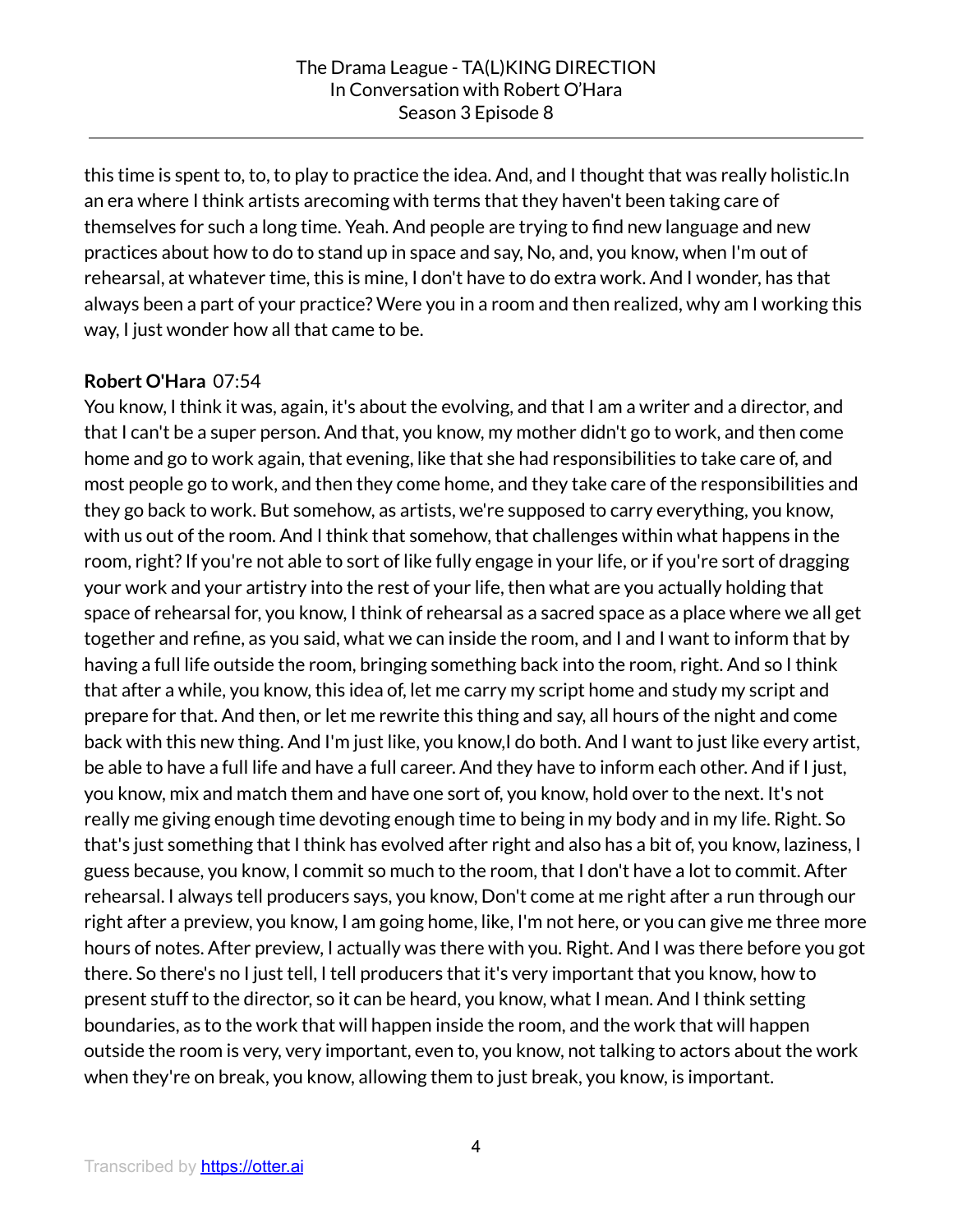### **Nilan** 10:51

I think I have some follow up question. But what you're saying, because I'm, I'm lifting to the heavens, a lot of this.And the idea of this, this out of work time, right, I don't think it's being taught, and like the people are coming through the trenches of academia, or the tradition of the American Theatre, right? And I wonder, have you come across, like, a push back to this? Because I think what you're because I'm looking at your resume, you've worked across this country. And I just want like, I also think you're, how much are you teaching people? As you're working also, like, this is doable.

# **Robert O'Hara** 11:33

But there's always pushback, I think that the more you arearound, and the more people know you are, you sort of begin to walk into rooms, and they go, Oh, that's what you do. So you know, you know, is this what you're going to push back on me, you know, when I come into the room, I sort of like to do a straight six hours, and then I go home, I don't like to be all hours of the night, I don't like to, you know, I am so in love with this ending of the 10 out of the 12. You know, I have recently been doing five day work weeks on the more recent productions of that I've been working on. And I think it's just, you know, being very clear with people. And of course, you know, everyone wants what they want. But I always go well, if you want to work with me, there's a there's a way that I work best, you know, and so it's for it's for all of it is not a sort of antagonistic idea is that I want you to know how best I can serve you and give you what you've hired me for, and be able to express and explore and challenge in the room that I need to have my own space as well. And I do teach every so often. I wish I had time to teach more I don't. But I do think COVID And sort of the hope, you know, teaching on Zoom has allowed me to teach more than I normally would. But I absolutely love teaching and mentoring.

### **Nilan** 13:01

I want to lift up the it's, if you want me it's a way that I work best. And being able to articulate that. And I think I'm saying it for the wrecking community that's listening to this podcast, and and we have other disciplines for sure. But being able to identify that and holding ground and, and principles there. Yes, I also, and I think I can hear some people in the back of my brain would if I don't ask you Do you ever feel like you're getting it all done? Or you're not getting it all done? Does this have you? Do you have a different mentality to that idea? Like, because I think that's part of why people work outside these hours, right? They feel like they there's so much more to get done. And it's all my back? Well, is that a reality for you? Do you just work different in that nature?

### **Robert O'Hara** 13:49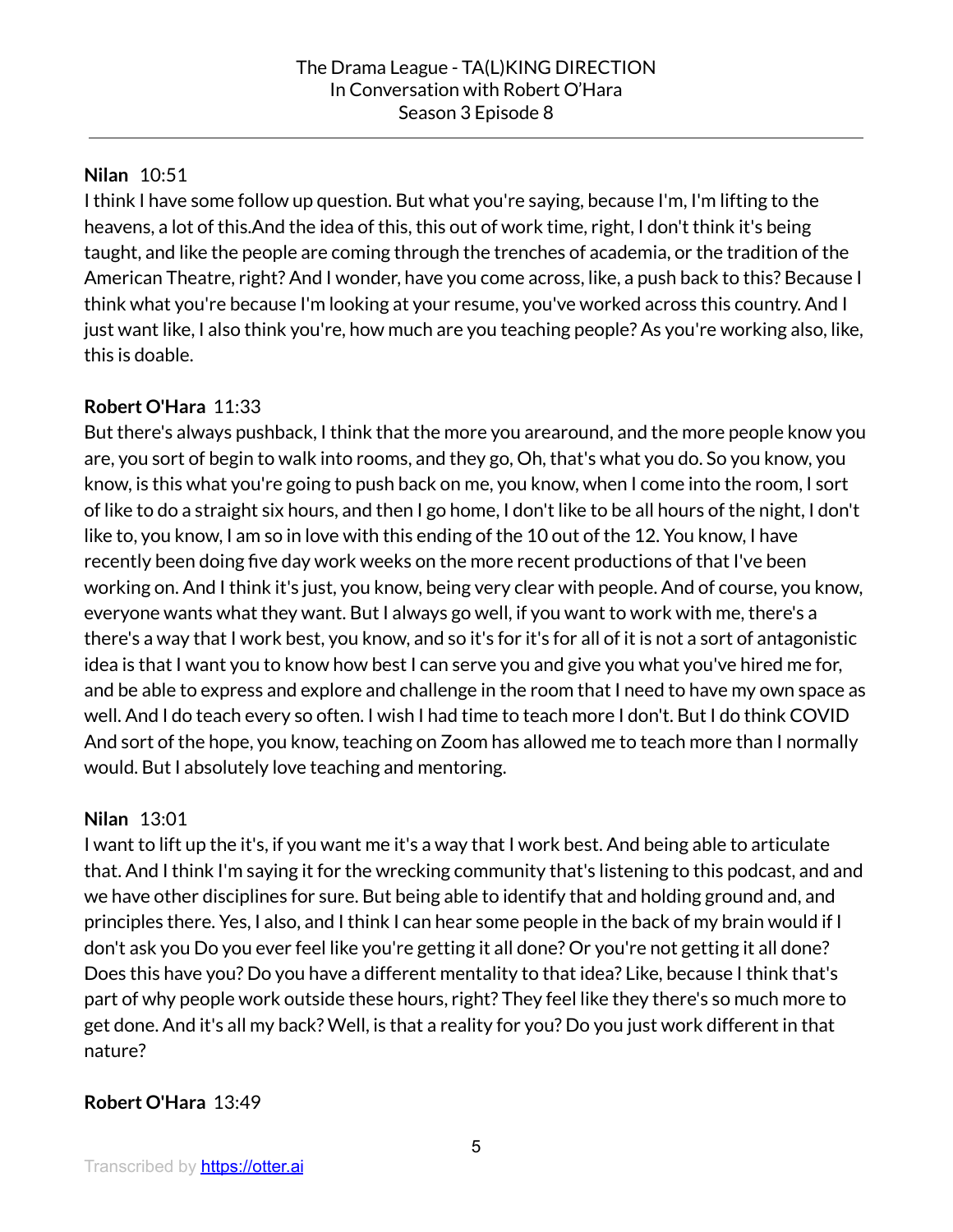#### The Drama League - TA(L)KING DIRECTION In Conversation with Robert O'Hara Season 3 Episode 8

Well, I just find that notion to be based in white supremacy, that somehow a group of white people have determined that this is how it's been done, and everybody else got it done this way. So therefore, you have to work underneath those structures. And I just don't buy into that. I've never not had a play open on time. Right?I am aware that there's an opening day, I'm aware that before I came into this space, a bunch of people who have not consulted me have set a schedule, and a certain amount of days for tech, and have set when deadlines are supposed to be. And so I find that to be malleable. And I expect it to be and so I sit and I speak with the production team. And I say well, that's just not doable. I know you think it's doable because you made this perfect little calendar. But we can either change it now, or we can get there on the day and I go well, that's not happening. You know, and I always tellplaywrights but not directors I always say you know, this sort of invited dress is just that is invited. You can uninvite them that dress, right? You don't have to have that dress is invited. So I always make it clear to people I'm working on that if we are ready for an invited dress, then we will do an invited dress. And if we not, then we're stopped. We're still gonna do rehearsals. I mean, you always go to invited dresses. Now, they always, you know, stop isn't, this is still rehearsal, and whatever, I have no problem going, we're not inviting anybody. We're starting in rehearsal, you know what I mean, to have that freedom. And so I guess, the more you direct, the more you know, the type of pace that you go out. And I go at a very quick pace, so that I can start to see things in front of me. And we can, as I call it, triage is a part of my evolutionist direction is that I sort of want to see stuff in front of me. And then I want to address the things, as I say to the actress, tell me where it hurts, right? Tell me where are those positions are those questions or those moments that you feel that you still don't understand? Or that you need help, or you want us to sort of identify and concentrate on, because so often, we're so used to just concentrating on everything, you know, even moments that seem to be going pretty fine, you know, we tend to want to go over that over and over and over again, and I see the actors, you know, we're always going to have a run through a run throughs company coming, but tell me where it hurts. And so the nature of triage is that you don't walk into an emergency room and say, I'm hurt. And I don't feel well, because they'll just have you in a corner sitting in the corner until you figure out what is wrong with you. But if you can identify that your elbow hurts, or that your nose is bleeding, or that your leg is broke, then I can actually put you in a position of going okay, let's address that. So that's what triage is that I find a place in the rehearsal process to allow the actors to tell me where it hurts. And that is a time management thing. So we always address those issues first, and then we do a run through, you know, and I guess that's always sort of, like been very helpful to me over the years, and not feeling like I have to address all of the play all of the time, at every rehearsal, you know.

**Nilan** 17:17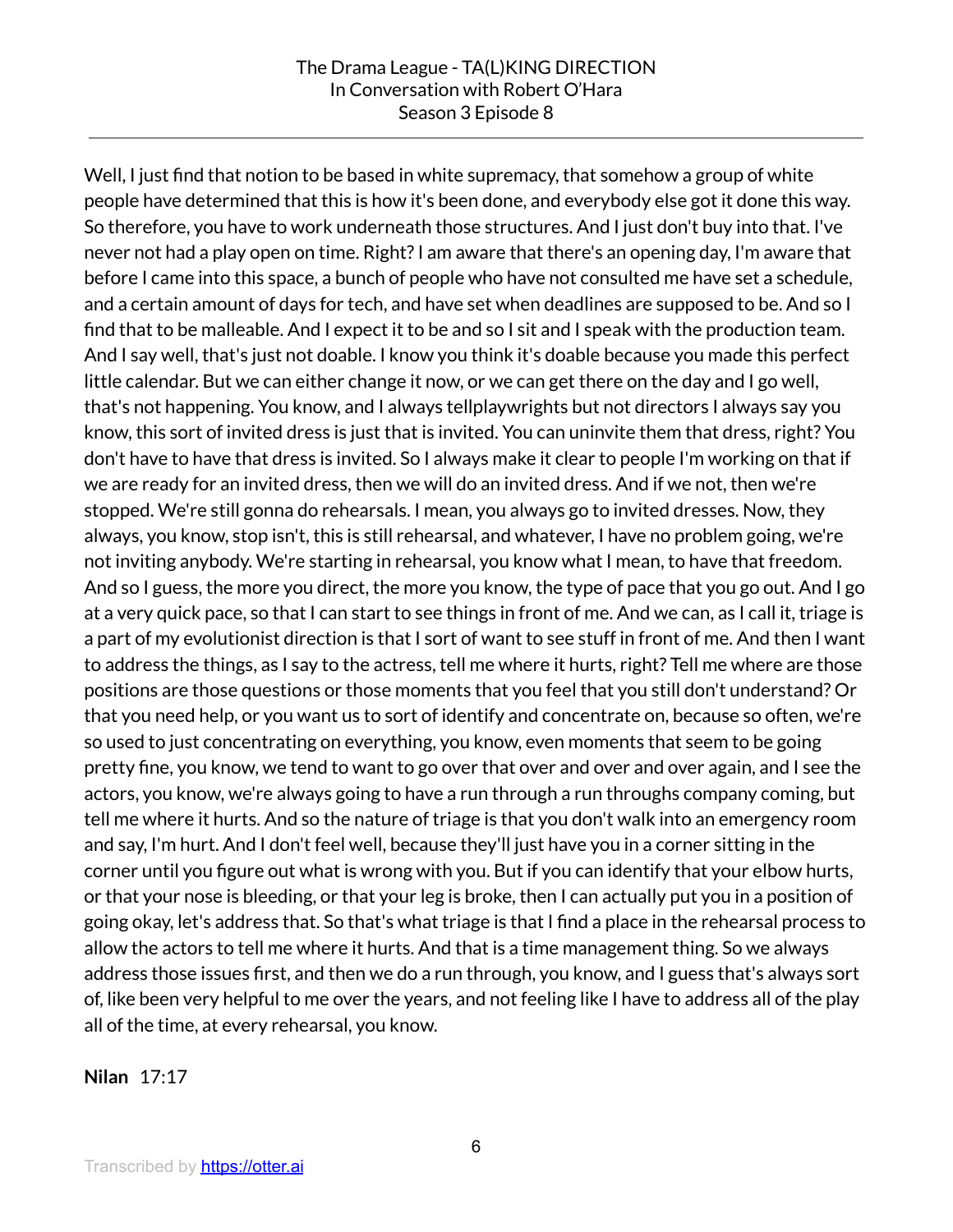Just know that when I, I, in my own rooms, if I tell people, you know, tell me where it hurts, I'll make sure to say it came from you.But I find that to be quite helpful to to pointing to the problem, because it's the thing we're shopping shy from things that artists, right? We shy from the things that were uncomfortable, and it's like, no, I'm just let's point to it. Let's, let's massage that out. I love I just love that idea.

# **Robert O'Hara** 17:41

And it gives the I think it gives the actors license, it makes it feel like they're involved in the rehearsal process, you're not just there to deal with what I find that the the problems, right, or just the sob the things that I don't understand, but that we're in this room, and there's a brain trust of artists here. So making space for everyone to contribute to the betterment of this, you know, piece of work, you know, I think of work as a sort of living organism, right? And how can we make sure that the entire body of the work works, right. And when we were doing booty, candy, there was a line that one of the characters says is that the work is work, and it should be work, right? You should have to work on watching what I am presenting to you, I don't want my work to be easily digestible. I want you to actually have to work it through your system and figure out why are you uncomfortable? Why do you feel a certain type of way? Why did you think that was funny, you know, so I like to challenge the audience as they watch the work. And in doing that, I actually have to challenge the room that is creating it and challenge myself. As I'm creating it.

### **Nilan** 18:59

I want to shift a little bit because and tell me if I'm reaching here, but I've been noticing a trend of your work lately. I got to see A Raisin in the Sun, which was quite lovely. lovely.Then I've seen you you've now put your hands on A Streetcar Named Desire and Long Day's Journey into Night and soon to be rich to third. And I think you're you're making a mark in the classical canon, especially across plays that aren't only written by black bodies. And it's a feat that I think very, very few that think I know very few black directors event opportunity to do so. And I wonder where are you now in your career as a director are you in this place where where you feel ready that like reshape these classics, and especially speaking to your long days, which isI mean, it was happening outside, I felt like it was just down the block like it was you brought it to such a modern time. And so I just wonder where your association with the classics are now?

# **Robert O'Hara** 20:10

Well, you know, I've always been ready for the classics, I have an MFA in directing. So I've always had an engagement with the classics, is that the classes hadn't been ready for me. And that the people who have been the sort of gatekeepers to the classics haven't been offering me I don't run a theater, you know. So more people have been offering me Shakespeare offering me, Tennessee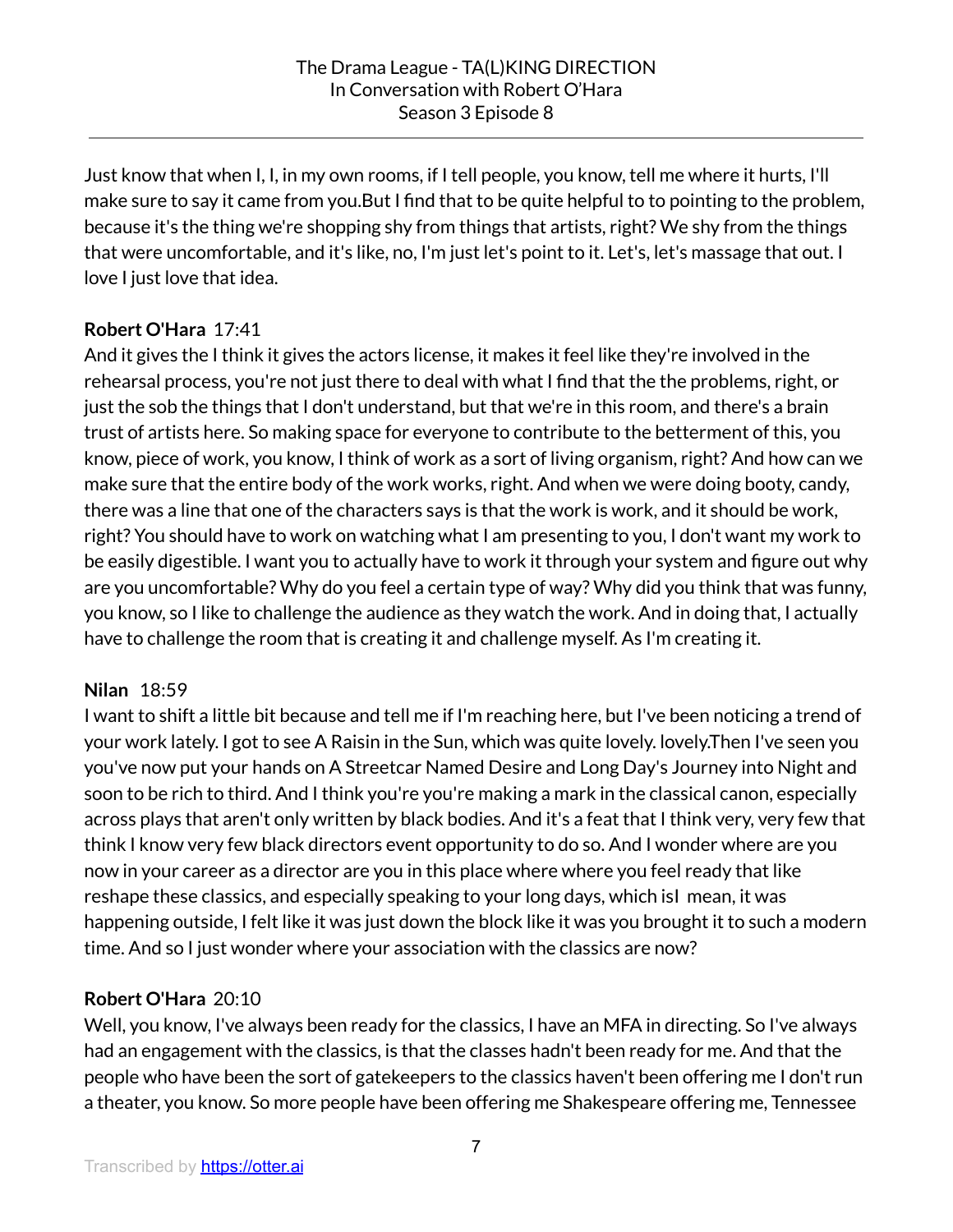#### The Drama League - TA(L)KING DIRECTION In Conversation with Robert O'Hara Season 3 Episode 8

Williams or O'Neill. Of course, I wouldn't be doing it. But in fact, they were not offering people of color those productions. And so I had to go with rather work was I go to where you offer me work, right. And so it's not like I have somehow shifted is that I think that people have now become more comfortable with being uncomfortable in those works, right? Stop acting them in some way as if they can't be mutated or be challenged or investigated outside of the white gaze, right? And trying to be keep such safety hazards around these classical works. You know, there's nothing I say this over and over, there's nothing that I'm going to ever do to work by Tennessee, Williams or O'Neil, that will destroy the reputation or the legacy of those artists, right. And we seem to have not an iota of a problem of white Europeans coming over here, and dumping blood on the stage of these words, or dumping rain on the stage of these works, or, you know, having a video camera, chase them around, like, we have no problem, if you have some sort of European accent, to come in here and doing whatever you want to these words. But somehow Americans we sort of have to be, you know, gentle, right, and kind to them in a way and protect them. And so they protect them from people of color, also. And I think more and more people are seeing that there. They don't need to be protected. I mean, Richard III, there is literally the third Shakespeare play that I've been offered in my entire career. The third, many people who run Shakespeare theatres, Shakespeare festivals, that would not remotely assume to offer me any of those gigs. So, you know, I just say again, that the work was not ready for me and the gatekeepers were not ready for me. And they're not ready for most people of color to engage with those ways, because they're still trying to protect it. But if I was actually offered more classical work, and I wouldn't be doing it, I would have been doing it much earlier.

### **Nilan** 22:58

Right, greatly appreciate you speaking on this. And the point you're making, because there is a whole load. There's, as someone who loves the classics, there's a romanticism on how they should be done and treated in stage, etc, etc, etc. But when these plays came out, they were dangerous. Yeah. Exciting. People were saying this is taboo. Uh hum. Hum, the freaking cat on tin roof is kind of hot tin roof, I think about as is. I wouldn't like I've seen productions of analogous, it's not dangerous. But you know, we were all having to fight when it first came out going, you can't put a gay man on stage.

### **Robert O'Hara** 23:35

And you know that we get that. But also, the crazy thing is that these works are also done by these incredibly complicated white men, right? Tennessee Williams was out of fucking control O'Neil was out of control. I mean, I can't imagine being in the state that Tennessee Williams was publicly right, and his demons and alcoholism and whatever, and walking into places and having people do my work. Right. So these plays were not written by some wallflowers. Right. And these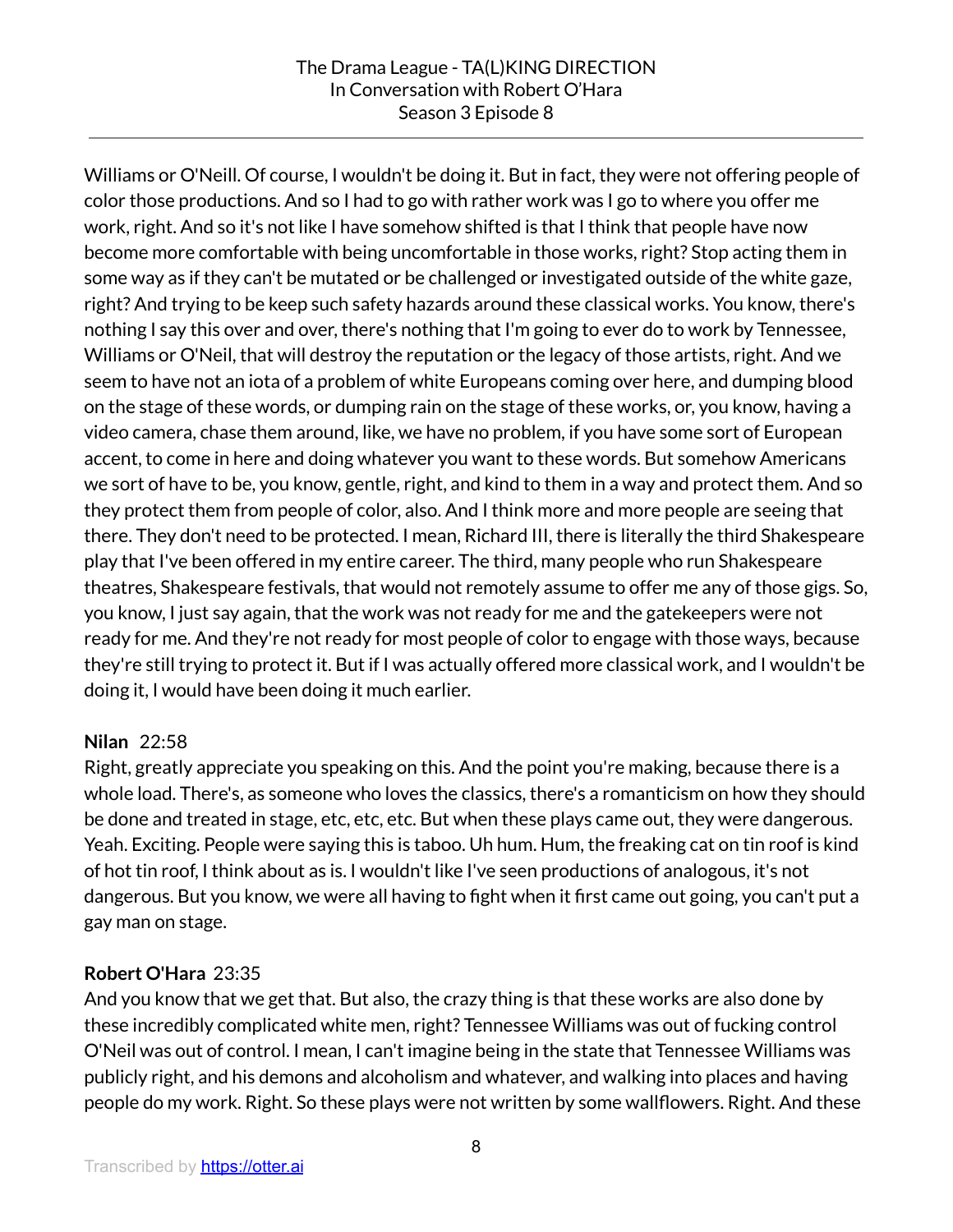people who sort of like, you know, had no demons, since these plays were written by demons. Right? They had they dealt with demons inside them. And these writers were dealing with their demons, right? And yet resort to put this sort of fence around it and say, You can't touch it. And I'm like, No, they are messy. All of them are messy. And I'm investigating the messiness of it, because I'm also messy. So why are you trying to clean it up? And once again, when you let European directors come over here and be as messy as fuck with them, but somehow I'm supposed to have a click kid gloves hand off, you know, and just do it, the way it's written. And I think you know, I wasn't gonna, it's a level of white supremacy, that somehow white people are able to do certain things. And then when you give an opportunity to a black person or to an Asian person or the Latinx person, that somehow we're supposed to follow up along the traditional line, other, if we don't somehow we're reinterpreting it, you know. And so when you said, you know, my interpretation of Richard III Well, I think that anyone that does what you did there is doing their interpretation of what you did there, but suddenly becomes Robert O'Hara's, which, no, this is still Shakespeares, which is a third, right? It's still O'Neill's Long Day's Journey into Night, but you want to somehow separate me out, right? From the experience of actually doing the play by making it Robert O'Hara's Long Day's Journey. And I'm like, as a playwright, I find offense in that, because I didn't write any of those words, nor that I change any of the words Long Day's Journey. And tonight, right, I just edited out and carved out a different experience, which the estate generously allowed me to do, which I was shocked when they said I could do. But, you know, it's almost as if I'm doing my versions of shit. And every other white director is directing shows, you know,

### **Nilan** 26:25

But this, but I'm gonna go back because this is what I mean by I think you are carving sort of radical and nuanced career. I mean, I just think you're, you're calling a spade a spade. And you're reallypushing the truth. And the reality of this, what is in the room? You calling that playwright messy is completely correct. And we have heard the stories Williams in the streets, and I love it, And I love that you were the way you're shaping the classics right now is my hope that I watched less people of color have run from them, and run from them because they because they feel unattainable or just not their experience? Because I just think we're all that messy, right? Life is that lazy, and grand, and I find why these pieces have hidden the canon. And because they have captured such a large array of life, and I just go, I wish, I hope our artists see there totality in these pieces. Yeah, especially as you continue to receive them, and I'm urging you to keep going on keep doing it.I appreciate that.

**Robert O'Hara** 27:35 Great, thank you.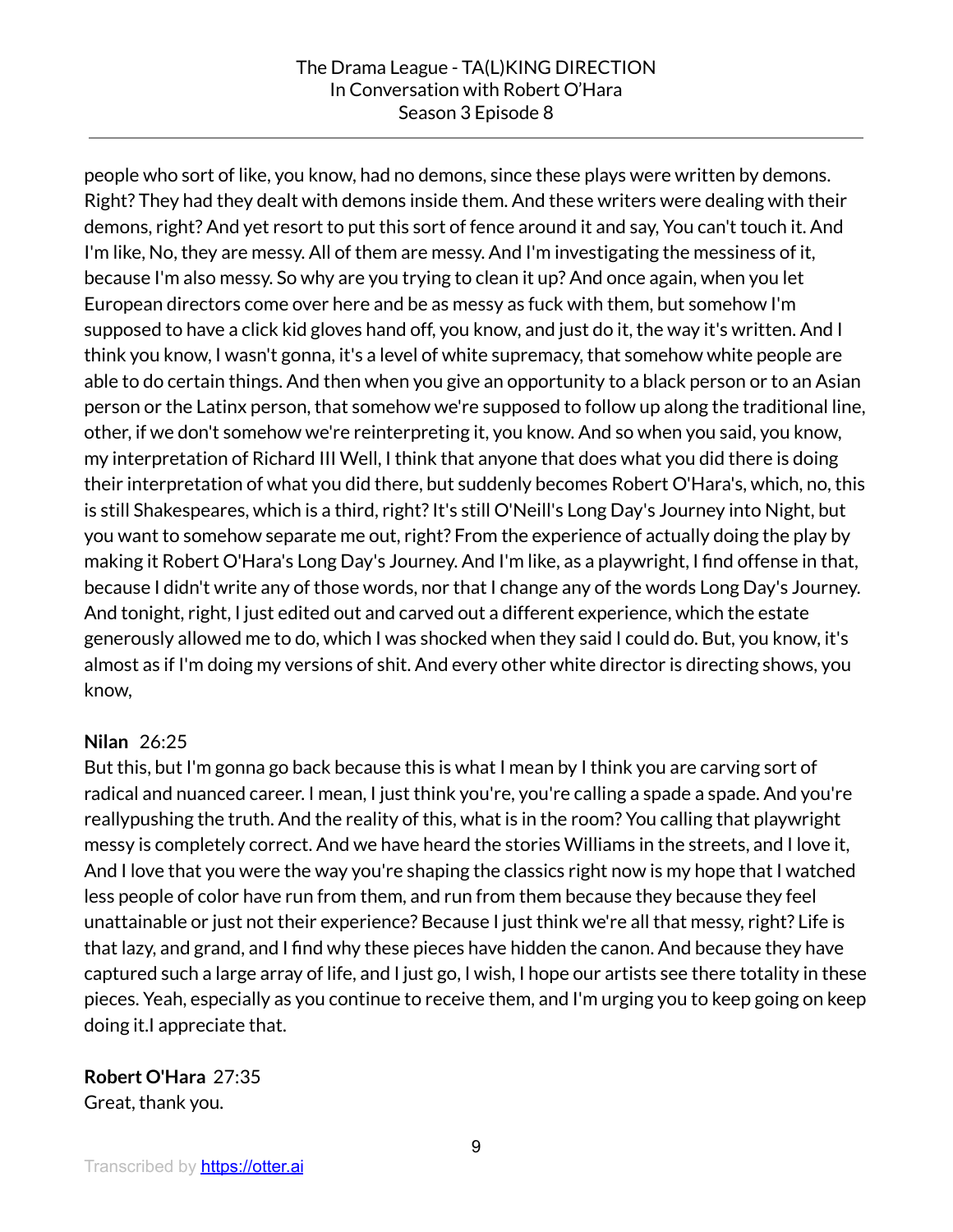### **Nilan** 27:38

Um, I think I'm now just curious, though, are there like, shows some classes that you want to direct in the future? Is there anything like on your list where you go, I need to touch that play?

## **Robert O'Hara** 27:50

Well see, if I tell you it, then I'm going to be doing it, there are some plays that I have the rights to, I'm going to the I'm in the middle of you know, pre production or looking at casting and looking at people who might be able to come along and, and help put that on the stage. So there are all these plays, but you know, I just directed Slave Play again, and ally, which is sort of you know, so this idea that somehow I've sort of left, you know, the new play, I have two new plays, also of my own that are in preparation to be seen. So I'm still doing that. I think it's because, you know, whatever you're doing is the box that you're in, right? Absolutely. Yeah. And so because there's this sort of, because of COVID, and certain things sort of like, backed up onto each other, that you know, there was Rasin the sun. And then there was COVID. So we did Streetcar Named Desire on Audible. And then after that, there was still COVID. So he did, you know, long Day's Hourney, but in there, there was this Slave Play and everything. So there definitely are and there's I'm actually in the middle of developing a new play by this fabulous playwright. It's just like, there's so many different things that are sort of like, I'm, I'm so excited about, but I can't talk about at the moment. Only because, you know, it's not my place to right now. But yeah, they're definitely classics, and definitely new plays that I'm working on. I'm so excited about Richard third, only once again, because I rarely have a chance to investigate Shakespeare, you know, and that has always been something that sort of is held aloft over everybody's head as sort of like, you know, the unattainable and you say any Shakespeare play, everybody has an idea of what it's about how it should be done, who's who's the audience and all this stuff, and I sort of like, I have to shut all that out. Right? You have to especially with classics, you sort of have to go into the room and shut it In a new play, you don't know what the audience is going to take away from it, you don't know how they're going to come to it, you may be able to sort of manufacture in an imaginary take, which is sometimes how you do as a director, you decide who this audience should be that you're directing towards, and, and you go in that direction, but with a sort of classical work, you sort of have all of that information already on the table, and you have to shut it out. If you're going to investigate it yourself, you know, with a group of people that are exciting to you,

### **Nilan** 30:34

I want to talk about process a little bit, especially as someone who like, writes and directs and then you also direct other artists work, I wonder if you would share some similarities and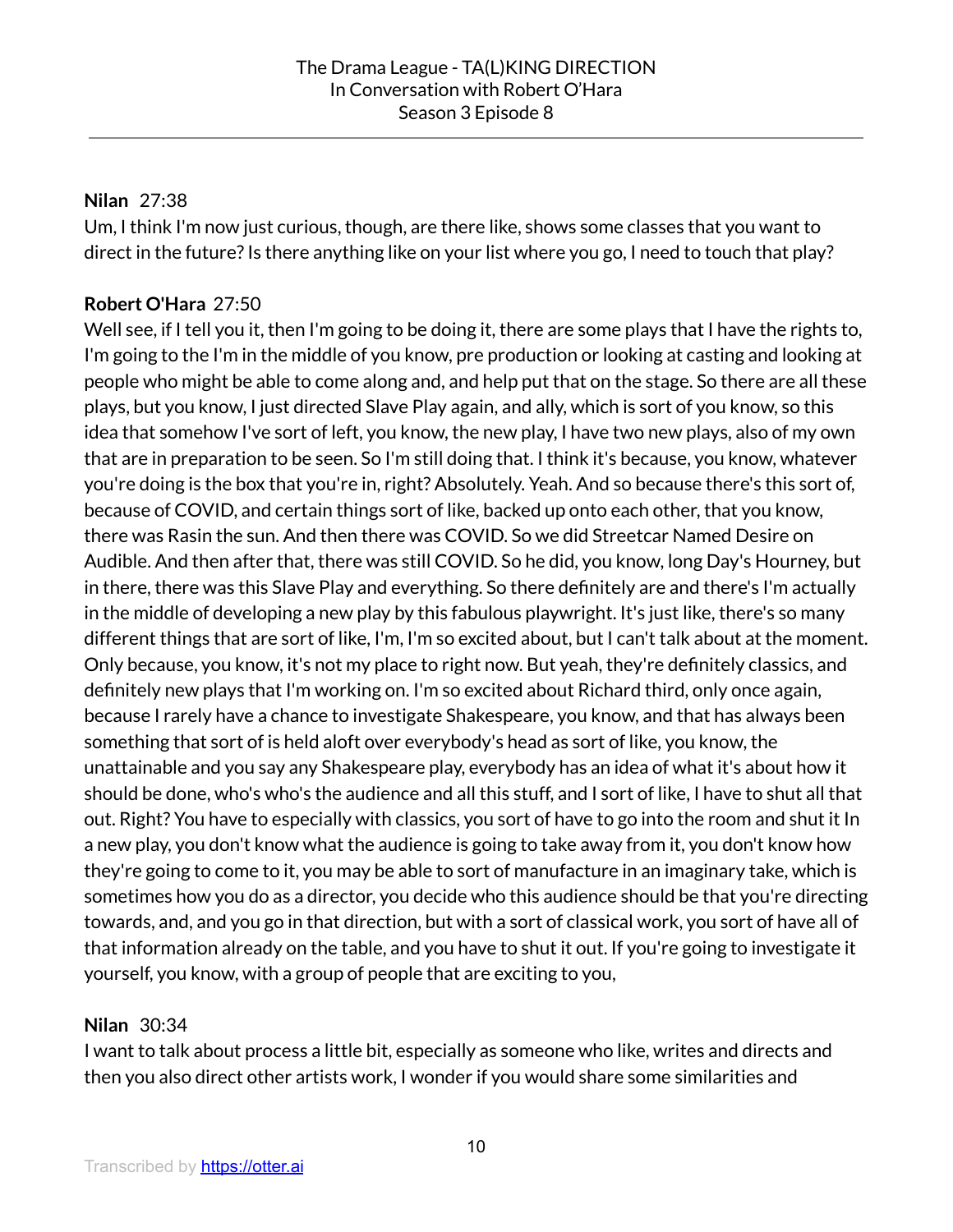differences you experienced in your process of doing? Doing both? Like, or do you have a a way now that you navigate someone else's work versus your own?

### **Robert O'Hara** 30:58

I guess, you know, I take care differently, another playwright than I do, myself, and that I know the pace at which I work, right. And, you know, for instance, you know, I actually encourage a playwrights to leave the space to come and go to not sit there. And watch every moment being created in front of you, right, but to come back with fresh eyes to look away, as I say, you know, and I think it's so important to look away and have a different experience, go see a movie, go read a book, go walk through a park, or what have you. Let this go and come back and see what we've discovered inside your work, as opposed to you waiting for us to uncover the nuggets that you've left for us see what else we can find inside there that you didn't even know you brought into the room, right. And so that's always exciting when working with another playwright. And also, not just, you know, saying This doesn't work, but actually investing in what is on the page and showing them other things that may not live on the page, right? For instance, and slave play, there's a moment in the first act that I sort of brought all of the couples together, and this sort of a static moment, that's not written into the play at all. But it becomes a sort of joy fests in a way. And it sort of overwhelms the situation's of any individual act. And so that's something that we sort of found in the room that is not on the page. And that's a sort of joyful thing that you can give to playwrights. Now, when I'm directing my own work, I can't do that I can't really look away. So I have to maintain a privacy for the playwright part of me, right. And this goes back to me going, if I have to go and write something, then the rehearsal has got to stop, that I'm not going to tell the director, you direct all day, and then the writer will come into the space after you're done and take up the rest of your night. Because that's all so taking up the directors time. So the rehearsal was built to do the work. And therefore I'm going to use that time to do the work. And if that means the playwright needs to stop rehearsal, in order to be the playwright, then I'll do so. So I think that's a main difference. I don't have to stop rehearse. So if I'm not writing the play, to have the playwright go off, and sort of fix a scene, or investigate another moment in the play. And it sounds logical, right. But I think it's, you know, especially when you do both, you do sort of have this sort of, you know, key man or superpower complex that you have to do at all, because your name is writing and directing. But you also have to protect both those parts of you. I always say, I'm not a playwright, who wants to direct and I'm not a director, who wants to write, I am a director and a writer, by right. Right. And so I'm not dabbling into any situation. I know what both those jobs are. And I have to honor both of them, especially if I'm doing them both. The way I have learned to speak with writers because I'm a writer, you know, and as a way I have learned to give the writer grace and not knowing and not having to answer and not having to fix, you know, but just let us see what the play is. And if this is how you want it, then this is how it will be right?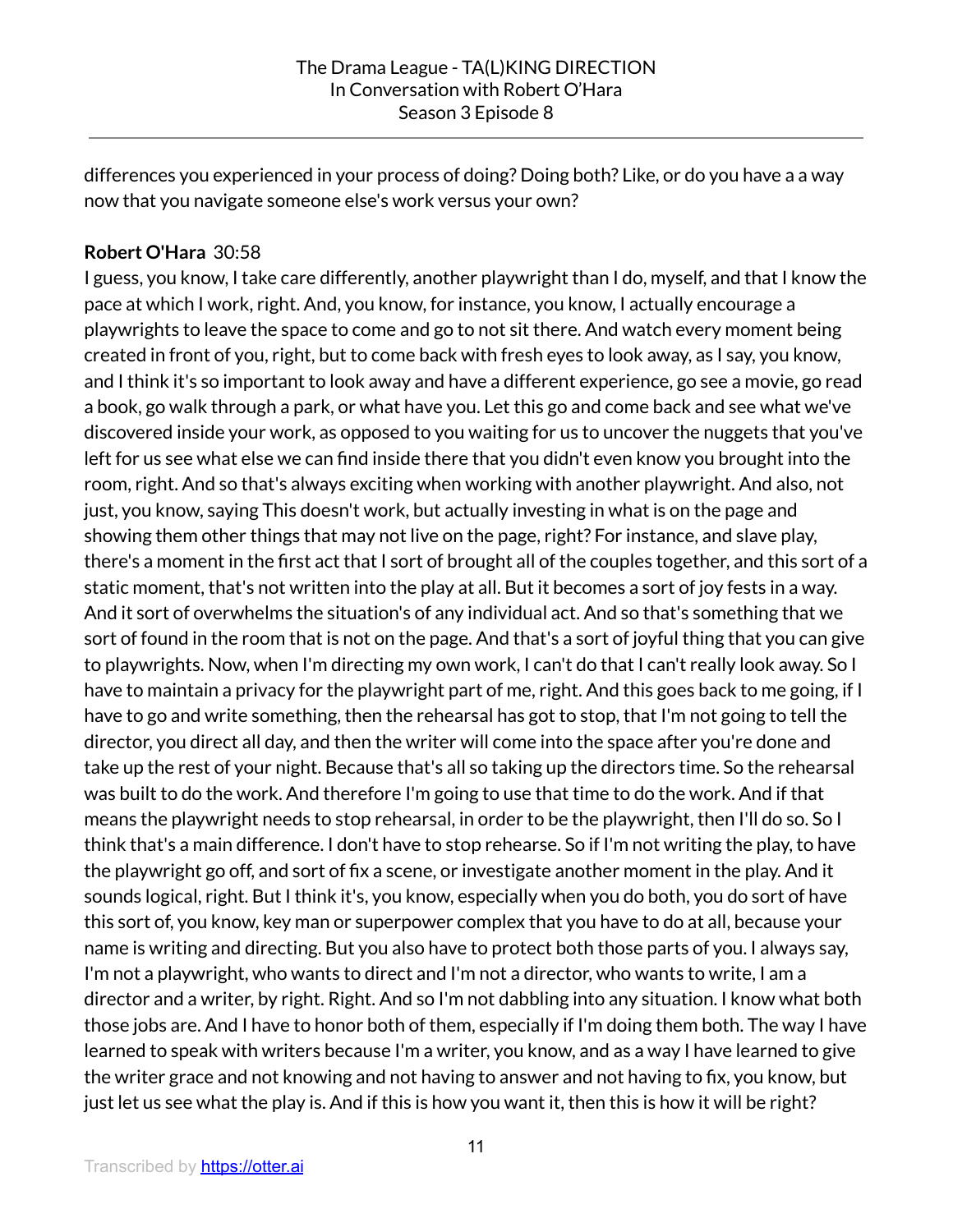Allowing that level of grace and not having to sort of try to, you know, make something work that may not work, and the playwright may not see that it isn't working, and it just may have to live with not working

#### **Nilan** 35:01

Okay, we're almost out of time. But um, I got two more questions for you. Yeah. Hopefully they're fun questions.I wonder what artists on your bucket list that you are looking to work with one day.

### **Robert O'Hara** 35:13

I really would love to work with Viola Davis. I'm working with her now, I have worked with Audra, which was a joy. And we're talking about other projects. But I really love I love to have people who I sort of saw on the stage, and then have them, see them go into other arenas, and sort of bring them back with some exciting, a new thing, like I'm doing with Danai was, when I was asked to do Shakespeare in the park, before I even thought of a play, I thought of Danai ,because I think that she is truly, but an extraordinary actress. And I've always wanted to work again with her because I wrote on her first play that she wrote and acted in. And so this is her. She hasn't been on the stage in 10 years. And so when she said that she would do this, I was thrilled to be able to do that. So those two people or two people I am excited to work with. And so there was that the question, I guess, yeah.

#### **Nilan** 36:22

Yeah. And let's let's put that out into the zeitgeist of the world. Let's make that happen. Yeah. And I wonder what advice would you give your younger self

### **Robert O'Hara** 36:38

I would give my younger self is that I would just say that you deserve to be here.And, andknow that, that no one's giving you something that you don't deserve. You are enough. And you deserve to be here.

#### **Nilan** 37:05

But as a mundra. Oh, I think that's a lovely way to end. Robert, you have served up a meal today. Thank you so much for every bite of it today. I'm sure many of us can be feasting on this for some time. Have a lovely, lovely day.

### **Nilan** 38:20

Thanks for listening to TA(L)KING DIRECTION.